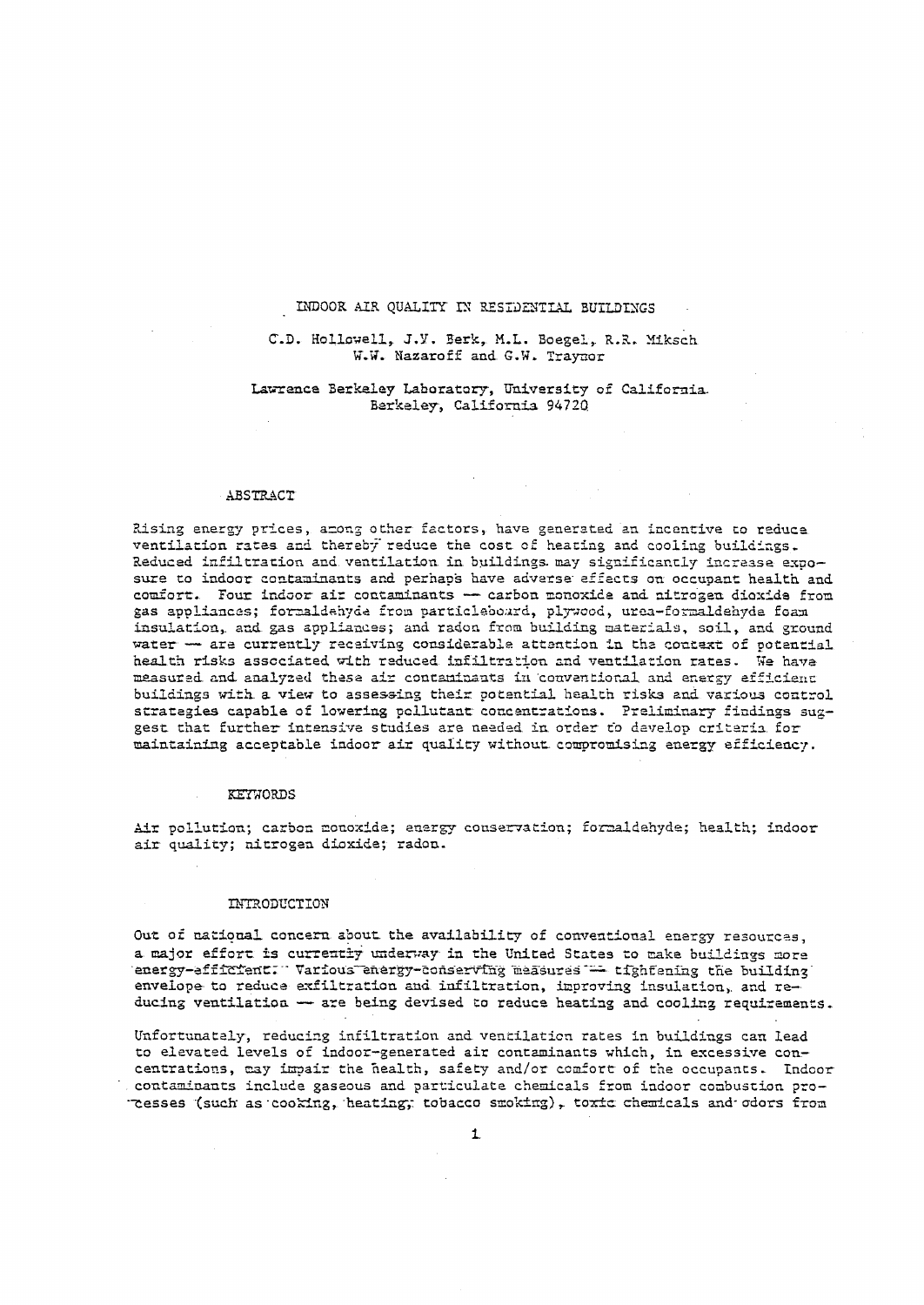cooking and cleaning activities, odors and viable microorganisms from occupants and a wide assortment of chemicals released from indoor construction materials and furnishings. Table 1 lists the major indoor pollutants and their sources.

TABLE 1 Major Indoor Pollutants and Sources

# **BUILDING MATERIALS**

- Formaldehyde and other organics
- \* Asbestos
- $\cdot$   $\bullet$  Radon

# **GAS APPLIANCES**

- Carbon monoxide
	- · Nitrogen dioxide
	- · Formaldehyde
	- Respirable particulates

# **TOBACCO SMOKE**

- Carbon monoxide
- · Nitrogen dioxide
- $\bullet$  Organics
- Respirable particulates

In conventional buildings, occupants are protected from undesirable indoor air contaminants in two ways: fresh air enters through cracks in the building envelope (uncontrolled) or by the opening of doors and windows or via mechanical ventilation systems (controlled), allowing contaminants to be diluted or to escape.

As infiltration is reduced, criteria must be developed for determining ventilation requirements that will assure acceptable indoor air quality without sacrificing energy efficiency. At present, there is little agreement in the United States, or elsewhere, on the amount of ventilation air required for the health, safety and comfort of building occupants. This information gap is due in large measure to the complex biological, chemical and physical mix of indoor air pollutants. Furthermore, earlier studies of indoor air pollution have assumed that indoor pollution arises from and is directly related to outdoor sources, whereas it is now recognized that numerous indoor air contaminants have their sources in the built environment itself.

Four indoor-generated gas-phase contaminants are of particular concern in residential buildings: carbon monoxide (CO), nitrogen dioxide (NO2), formaldehyde (HCHO), and radon (Rn). The health risks posed by exposure to these contaminants in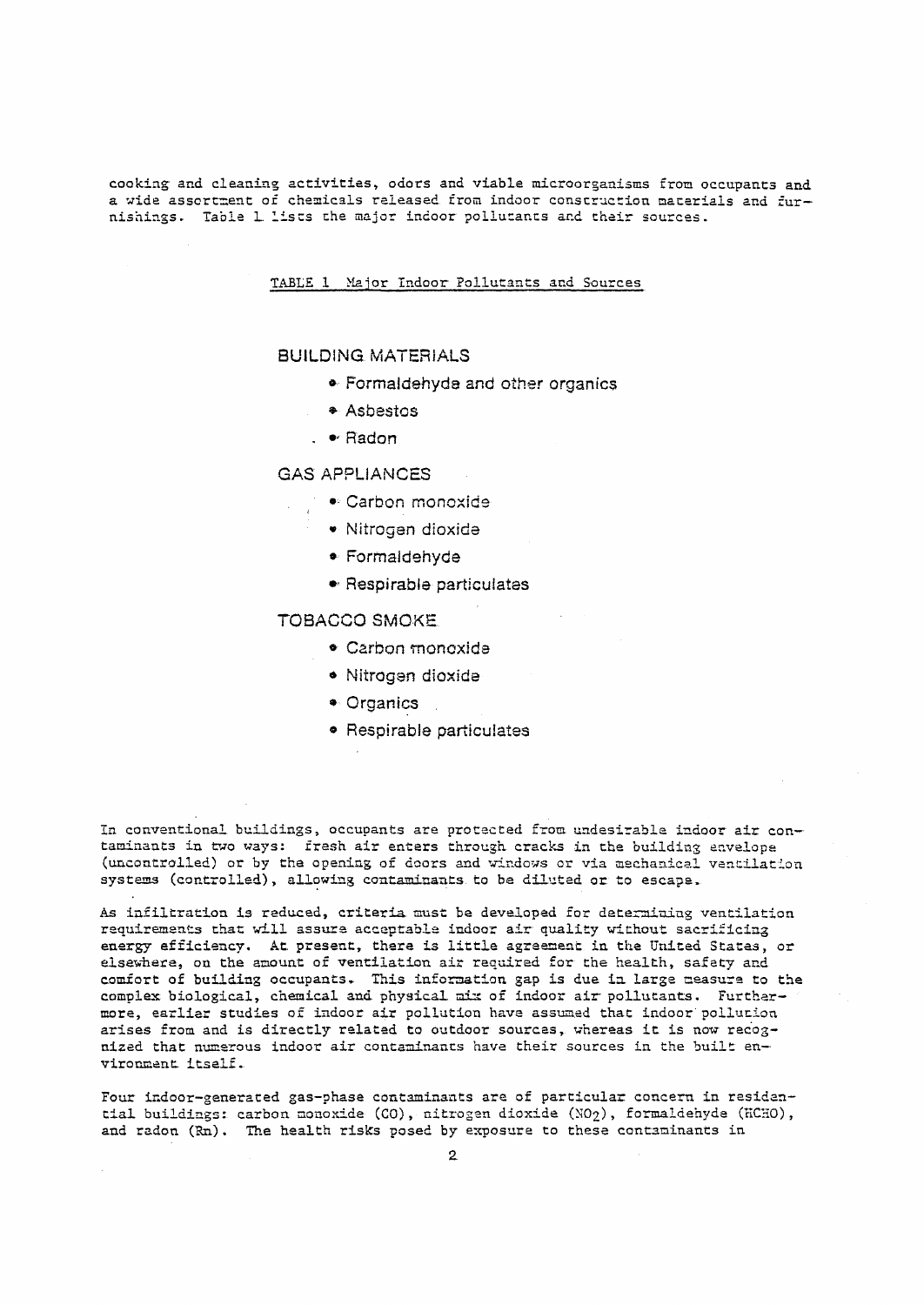conventional houses, as well as the added risks engendered by reducing infiltration and ventilation in new construction and in retrofitted houses are discussed below.

#### **DISCUSSION**

## Gas Appliance Emissions: Carbon Monoxide, Nitrogen Dioxide and Formaldehvde

Several recent field and laboratory studies conducted at Lawrence Berkeley Laboratory (LBL) have focused on combustion-generated indoor air pollution in conventional residential buildings -- namaly, air contaminants from gas stoves and heating systems. We have demonstrated that levels of several gaseous air pollutants (CO, NO, NO<sub>2</sub> and HCHO) and respirable particulates are elevated in indoor environments where gas appliances are used (Hollowell, 1975, 1977). In the case of CO, NO2 and HCHO, these levels often approach or exceed ambient air-quality standards adopted or proposed in the U.S. and other countries and, in the case of respirable particulates, the levels we have measured are often comparable to those present outdoors on a very smoggy day. Such high levels are clearly unacceptable in terms of human health, safety and comfort, and are of particular concern in energy-efficient residential structures where infiltration is reduced.

Using an experimental room (simulating a kitchen) with a volume of 27  $m^3$  (950 ft<sup>3</sup>) and an air-exchange rate varying from 0.25 to 10 air changes per hour (ach), we have characterized the emissions from a new gas stove (Traynor, 1980). Our results indicate that gas stoves generate high emissions of carbon monoxide (CO), nitric oxide (NO), nitrogen dioxide (NO2), formaldehyde (HCHO), and respirable aerosols (size <2.5 um), and that the concentrations of these species become significant when the air-exchange rate is less than 1 ach. The results for CO, NO2 and HCHO are summarized in Table 2. Particularly noteworthy are the observations. that with mechanical ventilation at 85  $m^3/hr$  (50 cfm) [the upper limit recornended by ASHRAE Standard 62-73] (ASHRAE, 1973), CO concentrations are maintained at acceptable levels; NO2 and HCHO concentrations, however, exceed air-quality health standards (Hollowall, 1979) at this ventilation rate. At the lower ventilation rates recommended by ASHRAE Standard 90-75 (ASHRAE, 1975), even higher NO<sub>2</sub> and HCHO concentration result. To keep NO<sub>2</sub> and HCHO concentrations to levels within the established. air quality limits, a kitchen ventilation rate of at least 170 m<sup>3</sup>/hr (100 cfm) is required.

Further studies of CO and NO2 emissions from gas appliances were conducted at an energy-efficient research house maintained by LBL in Walnut Creek, California, where we measured the air quality in the kitchen, the living room, a bedroom, and one outdoor location over a 24-hour period. Gas stove operation was based on consumption patterns determined as typical in the United States by the American Gas Association (DeWerth, 1974). Infiltration varied between 0.33 and 0.44 air changes per hour (ach) during the course of the study. The natural gas consumption was  $0.170$  m<sup>3</sup> (6 ft<sup>3</sup>) for both the breakfast and lunch meals and 0.425 m<sup>3</sup> (15 ft<sup>3</sup>) for the dinner meal. As expected, the peak pollutant concentrations (averaged over one hour) occurred during the dinner meal. The ambient air-quality standard proposed by the Environmental Protection Agency (EPA) for a one-hour exposure to NO2 is expected to be 470  $g/m^3$ . As shown in Table 3, NO<sub>2</sub> levels in both the kitchen and living room exceed this standard and in the bedroom,  $NO<sub>2</sub>$  levels are just under this limit. The one-hour EPA standard for CO is 40 mg/m<sup>3</sup>, and this standard was not exceeded anywhere in the house.

A recent study in England (Melia, 1977) has compared the incidence rates of respiratory illness in two groups of children: those living in homes in which natural gas stoves were used and those where electric stoves were used. The investigators concluded that the increased levels of respiratory illness found among children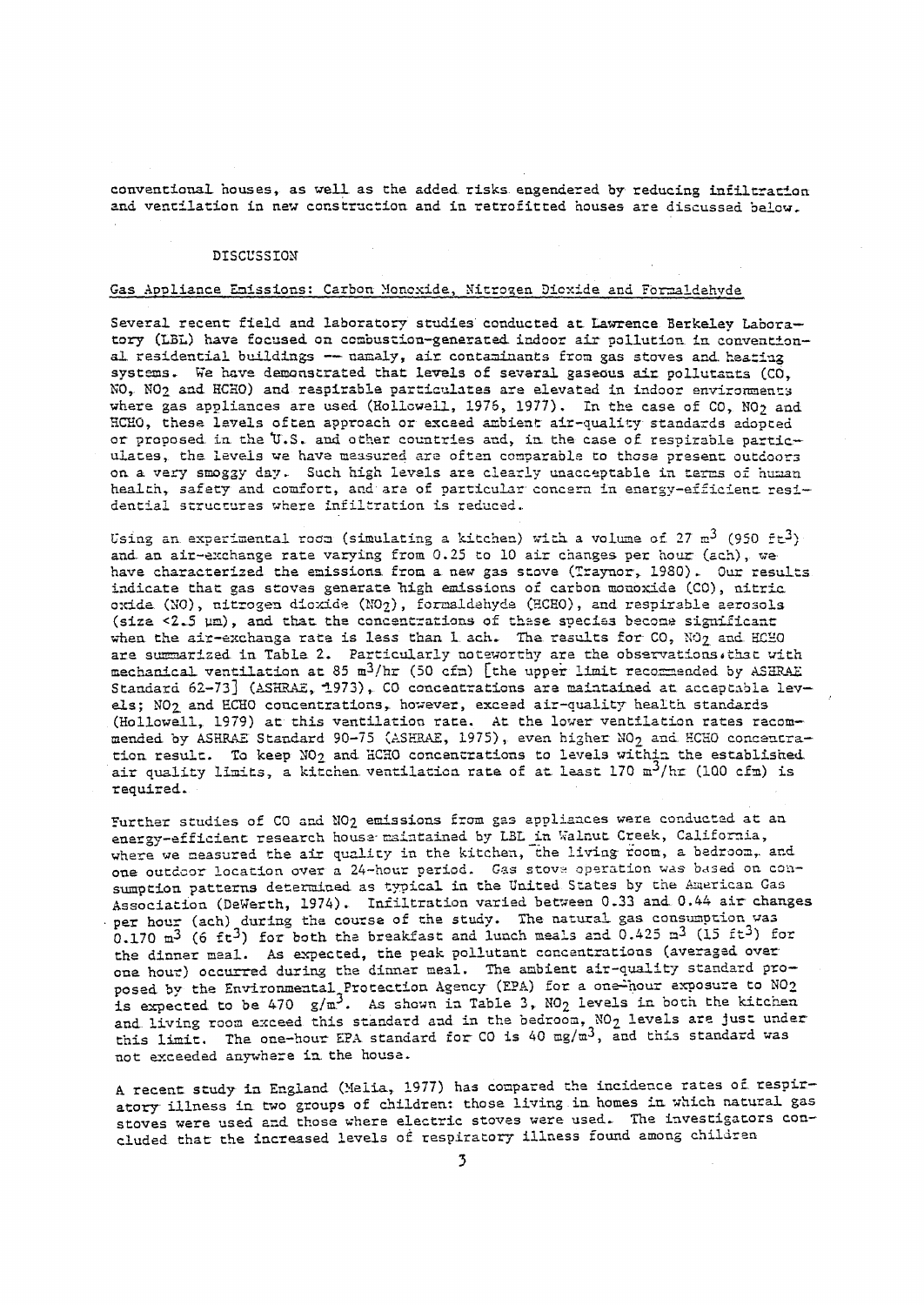| <b>Ventilation Conditions</b>                                                                                                        | Mechanical                                                                                                                                                                            | Ventilation Air Exchange<br>Rata (m <sup>3</sup> /hr) Rate (ach) | CO.                     | NO <sub>2</sub><br>$(mg/m3)$ ( $\mu g/m3$ ) ( $\mu g/m3$ ) | Contaminant Concentrations <sup>3</sup><br><b>HCHOP</b> |
|--------------------------------------------------------------------------------------------------------------------------------------|---------------------------------------------------------------------------------------------------------------------------------------------------------------------------------------|------------------------------------------------------------------|-------------------------|------------------------------------------------------------|---------------------------------------------------------|
| No stove vent or hood<br>Hood vent (with no fan) above stove<br>Hood vant with fan at low speed.<br>Hood vant with fan at high spaed | $85(50 \text{ c} \, \text{cm})$<br>240 (140 cím)i                                                                                                                                     | 0.25<br>1.0<br>2.5<br>7.0                                        | 48<br>25<br>$14 -$<br>4 | 2500<br>1500<br>800<br>200                                 | 460<br>280<br>150<br>40                                 |
|                                                                                                                                      | <b>Typical Outdoor</b><br><b>Concentrations During Test</b>                                                                                                                           | 1.5                                                              | 50                      | 5                                                          |                                                         |
|                                                                                                                                      | Air Quality<br>Health<br>Standards                                                                                                                                                    | 40℃<br>Concentration<br>Averaging Time 1 hour 1 hour             | 470 <sup>d</sup>        | 120 <sup>e</sup><br>maximum                                |                                                         |
|                                                                                                                                      | 51-85 $m^3$ /hr (30-50 cfm)<br><b>ASHRAE</b><br>(Standard 62-73)<br>Standards for<br>Ventilation<br>Requirements<br>34 m <sup>3</sup> /hr (20 cfm)<br>in Kitchans<br>(Standard 90-75) |                                                                  |                         |                                                            |                                                         |

# TABLE 2 Contaminant Concentrations in a Test Kitchen

 $\mathbb{R}^2$ 

a. 1 hour average concentration in center of kitchen in which gas oven is operated at 180°C; (350°F.)

 $\sim$   $\omega$ 

b Calculated from measured emission rate for gas stoves

 $\sim$ 

c. EPA promulgated standard (1)

d EPA recommended standard (1)

e European standard (1)

| TAELE 3             | NO <sub>2</sub> and CO Concentrations in EEB Research House |         |  |
|---------------------|-------------------------------------------------------------|---------|--|
|                     | NO,                                                         | CO      |  |
|                     | (µg/mª)                                                     | (mg/mª) |  |
| Peak 1-hour average |                                                             |         |  |
| Kitchen             | 850                                                         | 27.8    |  |
| Living Room         | 750                                                         | 24.1    |  |
| Bedroom             | 440                                                         | 17.8    |  |
| Outside             | 130                                                         | 0.5     |  |
| 24-hour average     |                                                             |         |  |
| Kitchen             | 140                                                         | 5.9     |  |
| Living Room         | 140                                                         | 5.9     |  |
| Bedroom             | 85                                                          | 4.7     |  |
| Outside             | 66                                                          | 0.5     |  |

Air exchange rates (air changes per hour-ach)

| morning | 0.43 |
|---------|------|
| mid-day | 0.33 |
| evening | 0.34 |

 $\mathbf{I}_{\pmb{\mathrm{I}}}$ 

 $\mathcal{L}^{\text{max}}_{\text{max}}$ 

 $\sim$   $\sim$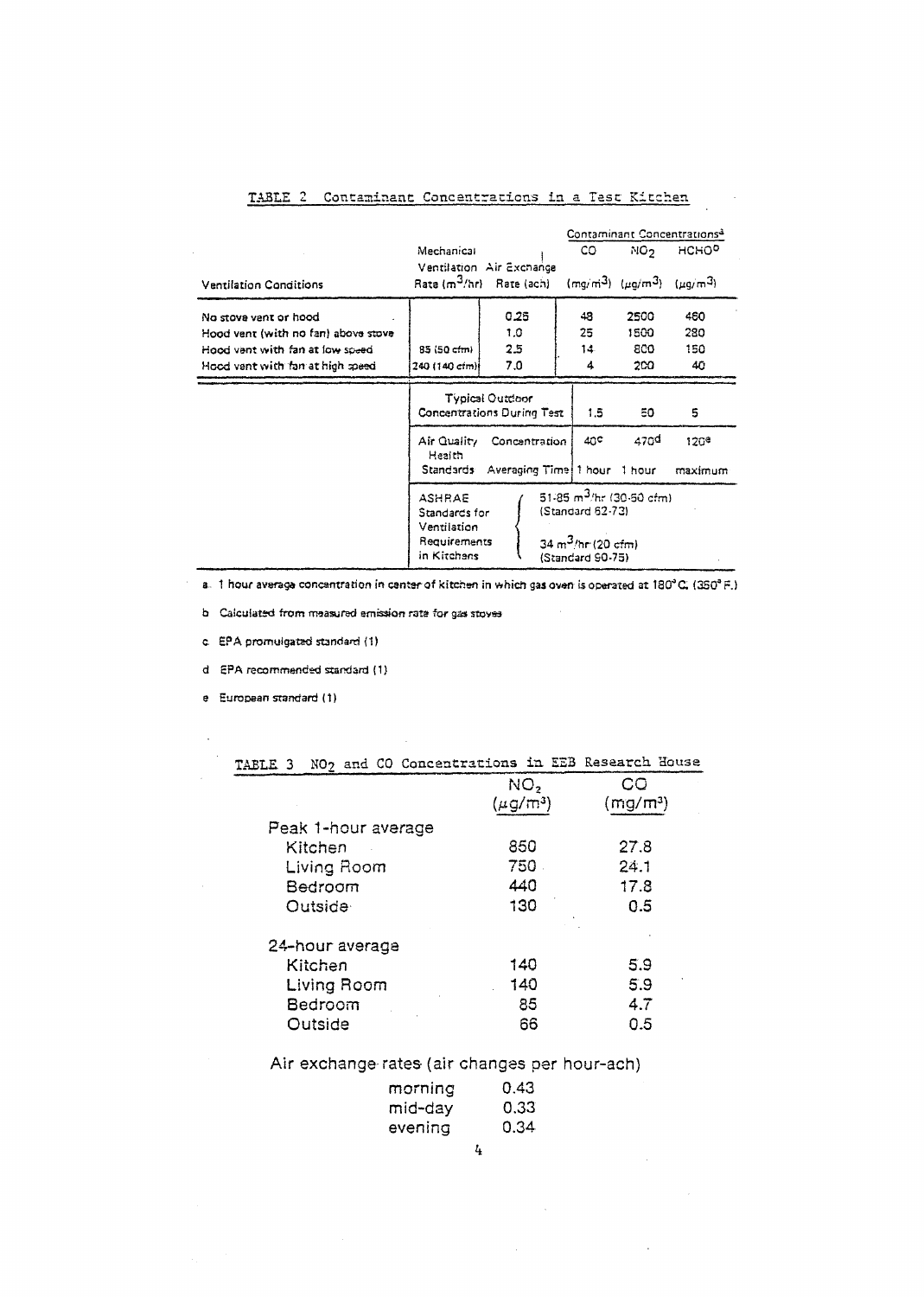living in homes using gas stoves might be associated with the elevated levels of nitrogen dioxide emitted by these appliances. A study in progress in six cities in the United States has released its preliminary analyses which report similar conclusions (Speizer, 1979).

# Formaldehyde

Formaldehyde (HCHO) is an inexpensive, high-volume chemical used throughout the world in a variety of products, mainly in urea, phenolic, melamine and acetal resins. These resins are present in insulation materials, particleboard, plywood, textiles, adhesives, etc., used in large quantities by the building trades. Although particleboard and urea-formaldehyde foam insulation have received the most attention, formaldehyde also emanates from combustion processes (gas cooking and heating, tobacco smoking). The pungent and characteristic odor of formaldehyda can be detected by most humans at levels below 100  $\mu g/\text{m}^3$ . Several studies reported in the literature indicate that concentrations in the range of 100 to 200  $\mu$ g/m<sup>3</sup> may be sufficient to cause swelling of the mucous membranes, depending on individual sensitivity and environmental conditions (temperature, humidity, etc.). Burning of the eves, weeping, and irritation of the upper respiratory passages can also result from exposure to relatively low concentrations. High concentrations (>> 1000  $\mu$ g/m<sup>3</sup>) may produce coughing, constriction in the chest, and a sense of pressure in the head. There is concern that formaldehyde may have serious long-term health effects.

Several countries are moving rapidly to establish standards for formaldehyde concentrations in indoor air. In July 1978, the Natharlands established a standard of 120 µg/m<sup>3</sup> as the maximum permissible indoor concentration (Baars, 1979) and Denmark, Sweden, the United States and West Germany are considering similar action.

Indoor measurements of formaldehyde levels reported from Denmark, Sweden, West Germany and the U.S. were frequently found in excess of the recommended indoor standards of 120 µg/m<sup>3</sup> and, in several cases, exceeded the Threshold Limit Value (2400  $\mu$ g/m<sup>3</sup>) for workroom air (Hollowell, 1979). In general, these studies showed that several recently constructed residential buildings and mobile homes with air exchange rates less than 0.3 ach exhibited high formaldehyde concentrations (>120  $\mu$ g/m<sup>3</sup>).

Formaldehyde and total aliphacic aldehydes (formaldehyde plus other aliphatic aldehydes) have been measured by LBL at several energy-efficient research houses at various geographic locations in the U.S. Figure 1 shows a histogram of frequency of occurrence of concentrations of formaldehyde and total aliphatic aldehydes measured at an energy-efficient house with an air exchange rate of 0.2 ach. Data taken at an energy-efficient house in Mission Viejo, California, are shown in Table 4. As shown, when the house did not contain furniture, formaldehyde levels were below the 120  $\mu$ g/ $\pi^3$ ; when furniture was added, formaldehyde levels rose to almost twice the 120  $\mu$ g/m<sup>3</sup> level. A further increase was noted when the house was occupied, very likely because of such activities as cooking with gas. When occupants opened windows to increase ventilation, the formaldehyde levels dropped substantially.

# Radon

Radon and its decay daughters are known to comprise a significant portion of natural background radiation to which the general population is exposed. Radon-222 is an inert, radioactive, naturally occurring gas which is part of the uranium-238 decay chain. Any substance that contains radium-226, the precursor of radon, is a potential emanation source. Since radium is a trace element in most rock and soil,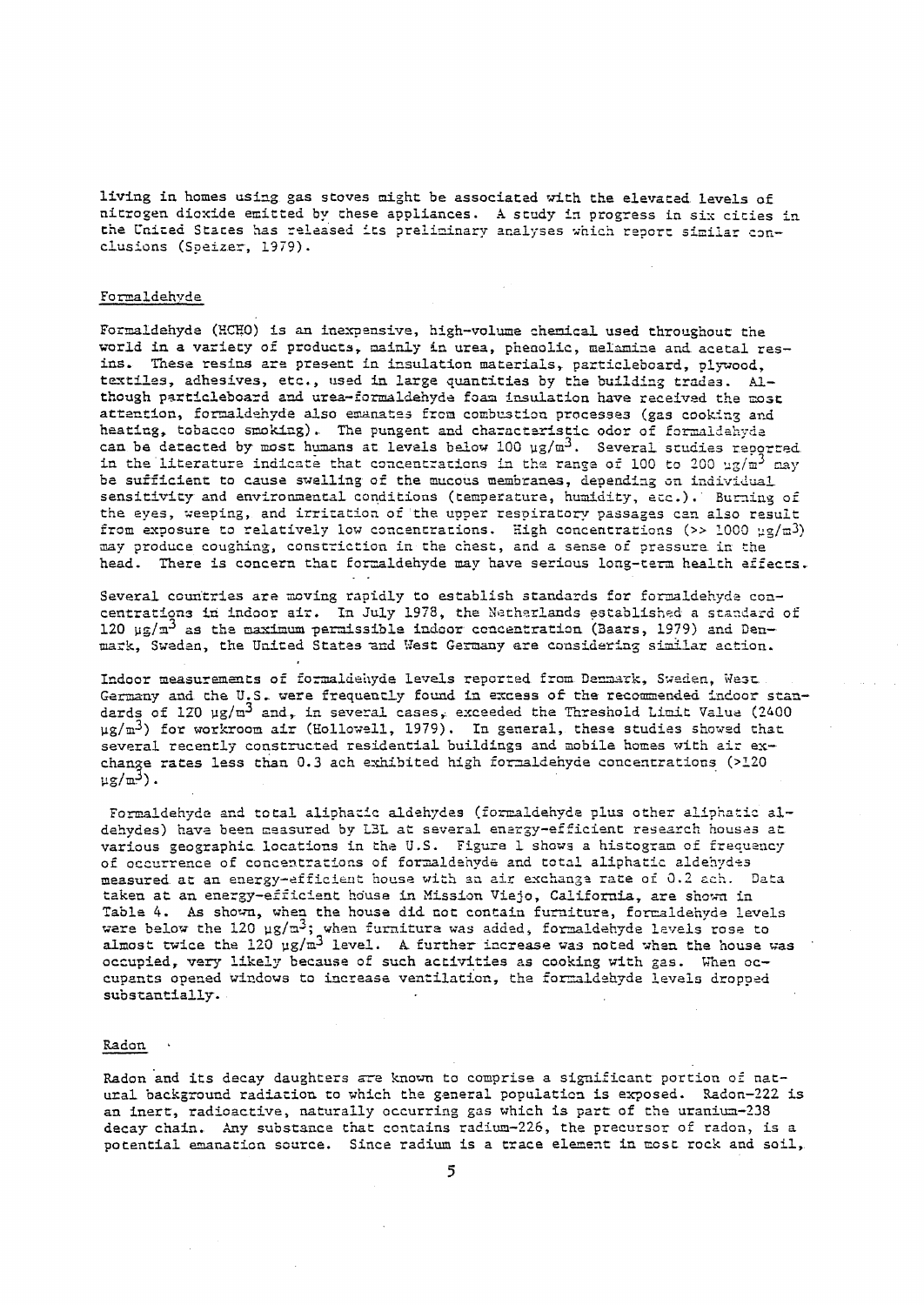

**XBL795-145RA** 



| Condition                        | Numbar of:<br>Measurements: | Sampling<br>Tima | Formaldanyde<br>$(\mu g/m^3)^a$ | Aliphatic<br>× .<br>Aldehydes (ug/m <sup>3</sup> )b |
|----------------------------------|-----------------------------|------------------|---------------------------------|-----------------------------------------------------|
| Unoccupied,<br>without furniture | 3                           | 12               | $80 \pm 9\%$                    | $90 \pm 16\%$                                       |
| Unoccupied,<br>with furniture    | 3<br>$\lambda$              | 24               | $223 \pm 7\%$                   | $294 \pm 4%$                                        |
| Occupied,<br>$day^{\mathsf{C}}$  | g                           | 12               | $261 \pm 10%$                   | $277 \pm 15\%$                                      |
| Occupied,<br>night <sup>d</sup>  | 9                           | 12.              | $140 \pm 31\%$                  | $178 \pm 29$ %                                      |

TABLE 4 Indoor/Outdoor Formaldehyde and Aliphatic Aldehyde Concentrations Measured at The MED-II Residence, August 1979

a. Determined using pararosaniline mathod (120  $\mu$ g/m<sup>3</sup>  $\approx$  100 ppb). All outside concentrations  $<$  10  $\mu$ g/m<sup>3</sup>.

b Determined using MBTH method, expressed as equivalents of formaldehyde. All outside concentrations  $<$  20  $\mu$ g/m<sup>3</sup>.

c Air exchange rate  $\approx$  0.4 ach.

d Windows open part of time; air exchange rate significantly greater than 0.4 ach and variable.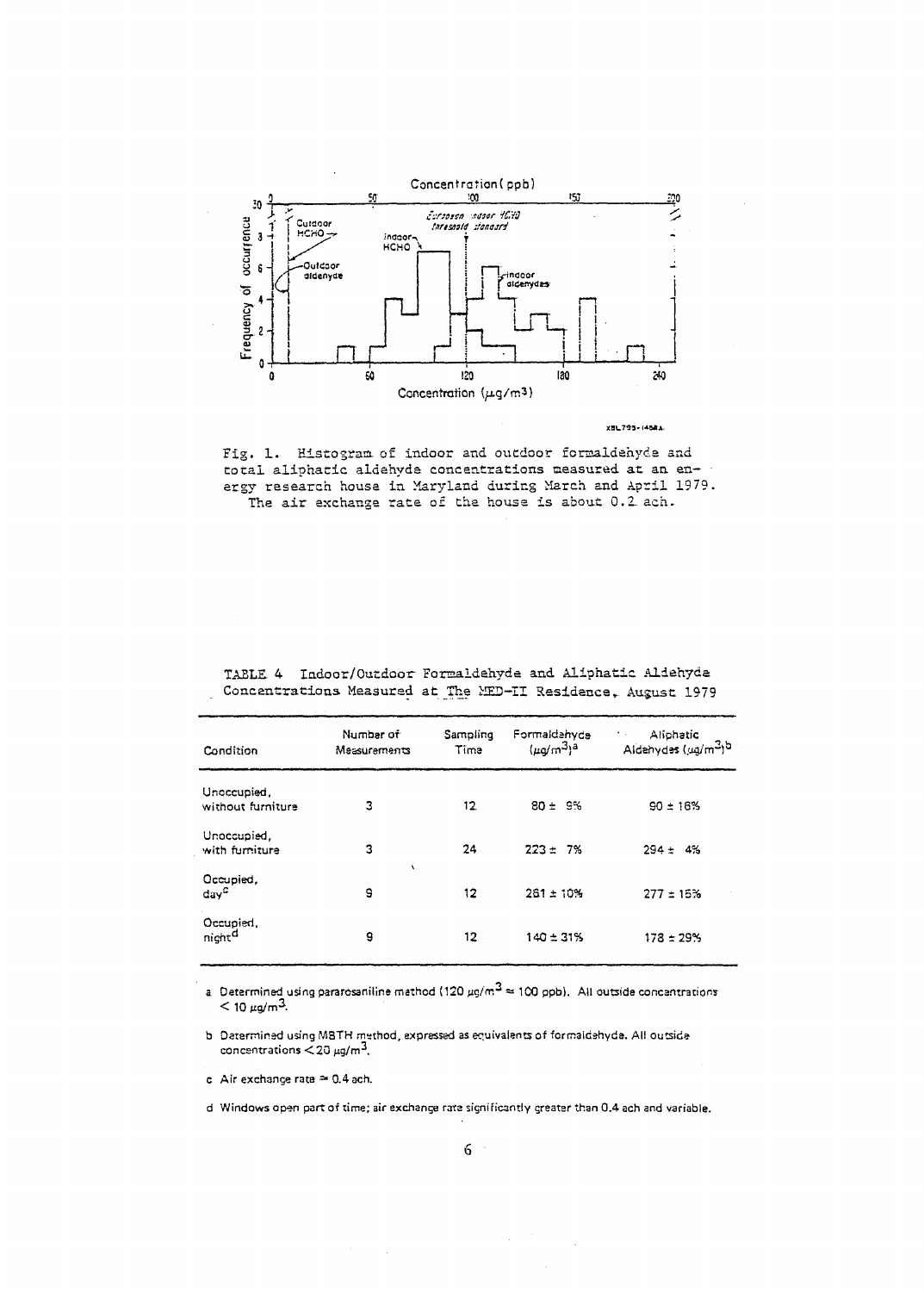sources of indoor radon include building materials, such as concrete or brick, and the soil under building foundations. Tap water may be an additional source if taken from walls or underground springs. Scattered observations have shown that indoor concentrations of radon and radon daughters are typically higher than outdoor concentrations, presumably because the building structure serves to confine radon entering the indoor environment from various sources. Conservacion reasuras, particularly reduced air exchange rates, may exacerbate this situation.

Figure 2 summarizes and compares radon concentrations in outdoor and indoor air at different geographic sites. What becomes evident from this figure is that indoor levels exceed outdoor levels in each case presented, and that houses built on phosphate-reclaimed land in Florida show radon levels above health guidelines (Environmental Protection Agency, 1979).

A simple populations-at-risk model based on the "linear hypothesis" that risk is directly proportional to dose suggests an added annual risk of 50 to 110 cases of lung cancer per million based on an average concentration of 1 nCi/m<sup>3</sup> of radon (Budnitz, 1980). Based on the above estimates of risk, life-time exposures to a few  $nCi/n^3$ , which might be the case with low air exchange rates (<0.3 ach), could yield increased lung cancer incidence equal to the observed rate for male non-smokers.

Since we do not yet know enough about the actual dose-response characteristics of low-level radiation exposure, we cannot say with certainty whether there is any added risk from a life-time exposure to a few  $nC1/n^3$ . However, use of a linear hypothesis model is considered prudent for radiation protection purposes until we



**DE 795-1559 C** Fig. 2. Radon concentrations in air. The number for New York, Salzburg, and Florida are geometric means of the average for each site sampled. The value given as the uranium mines standard is calculated (assuming an equilibrium fraction of 0.5) from the annual dose limit for occupational exposures of 4 WIM. The health guidelines apply to houses built on land reclaimed from phosphate strip mining in Florida, and houses in four communities associated with uranium mining and processing in Canada (Budnitz, 1980).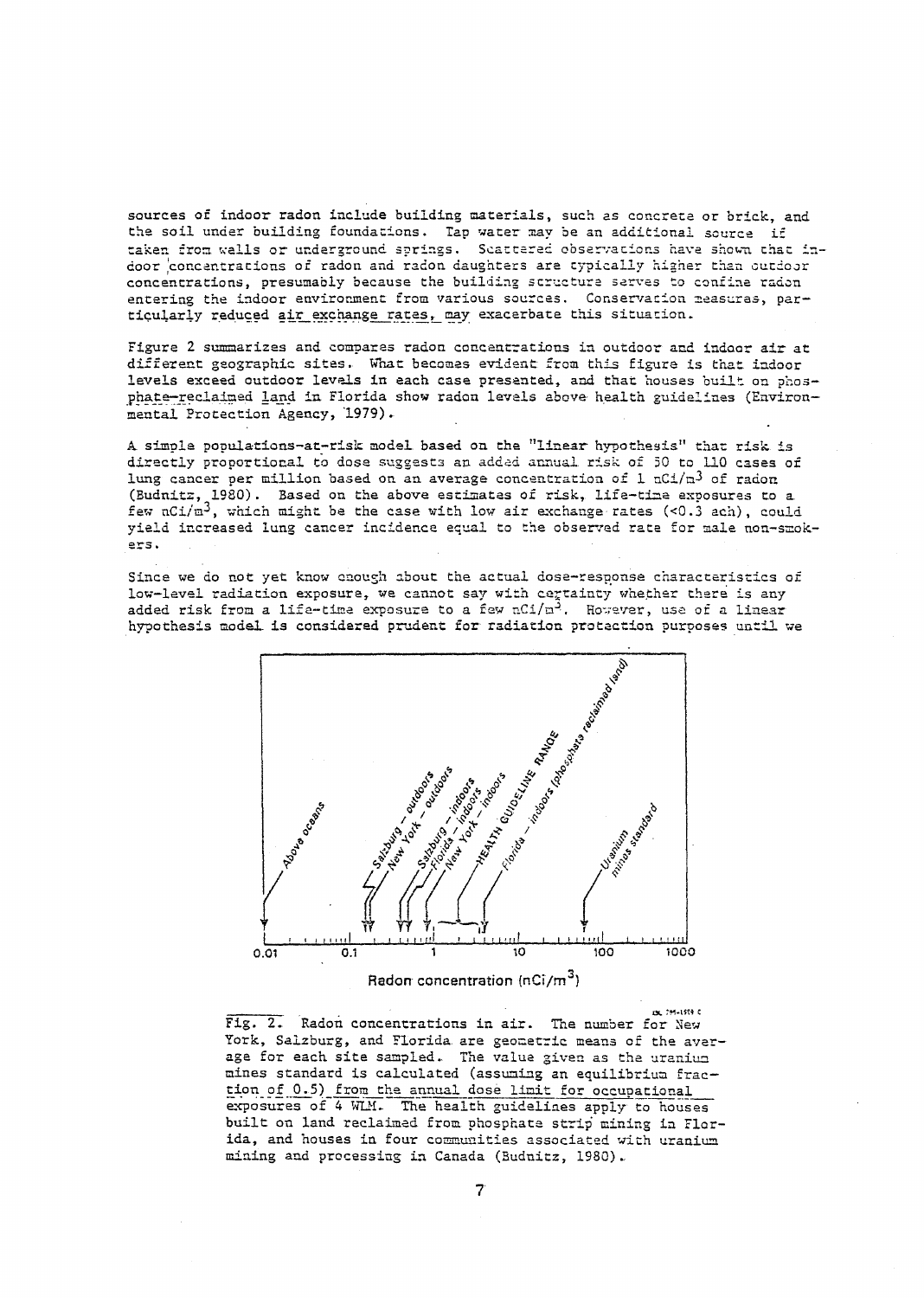do have a better understanding of the dose-response characteristics of radiation exposure.

LBL has conducted measurements of radon levels in energy-efficient buildings throughout the United States. For these studies, grab samples were taken with all doors and windows closed, in order to simulate worst-case conditions. Results indicate that houses with low air exchange rates (<0.3 air changes per hour) often have higher radon concentrations than conventional houses (~0.75 air changes per  $hour)$ .

Figure 3 is a scatter plot of radon concentrations vs. ventilation rate in a number of energy-efficient houses. While the data show considerable scatter, a correlation between radon concentration and air change rate is apparent. An air-exchange rate of approximately 0.5 ach is required in order to maintain radon concentrations below 4 nC1/m<sup>3</sup>, the maximum permissible concentration allowed by present U.S. health guidelines. Integrated measurements of large numbers of grab samples need to be made under typical living conditions and various climatic conditions before we can reasonably estimate average exposures of building occupants.



Fig. 3. Radon concentration vs. ventilation in energy efficient houses

# CONCLUSIONS

Indoor air contaminant levels are strongly affected by human activities and the manner in which materials are incorporated into buildings, as well as other aspects of building design, particularly the infiltration or ventilation rates.

Our work to date indicates that indoor air pollution may affect human health and, if this assumption is borne out by further studies, it may ultimately have a large impact on energy conservation strategies for buildings and on the need for more stringent control of air pollution from indoor sources. There are several measures that might be adopted to limit increases in indoor air pollution in both conventional and energy-efficient buildings. Options include an informed selection